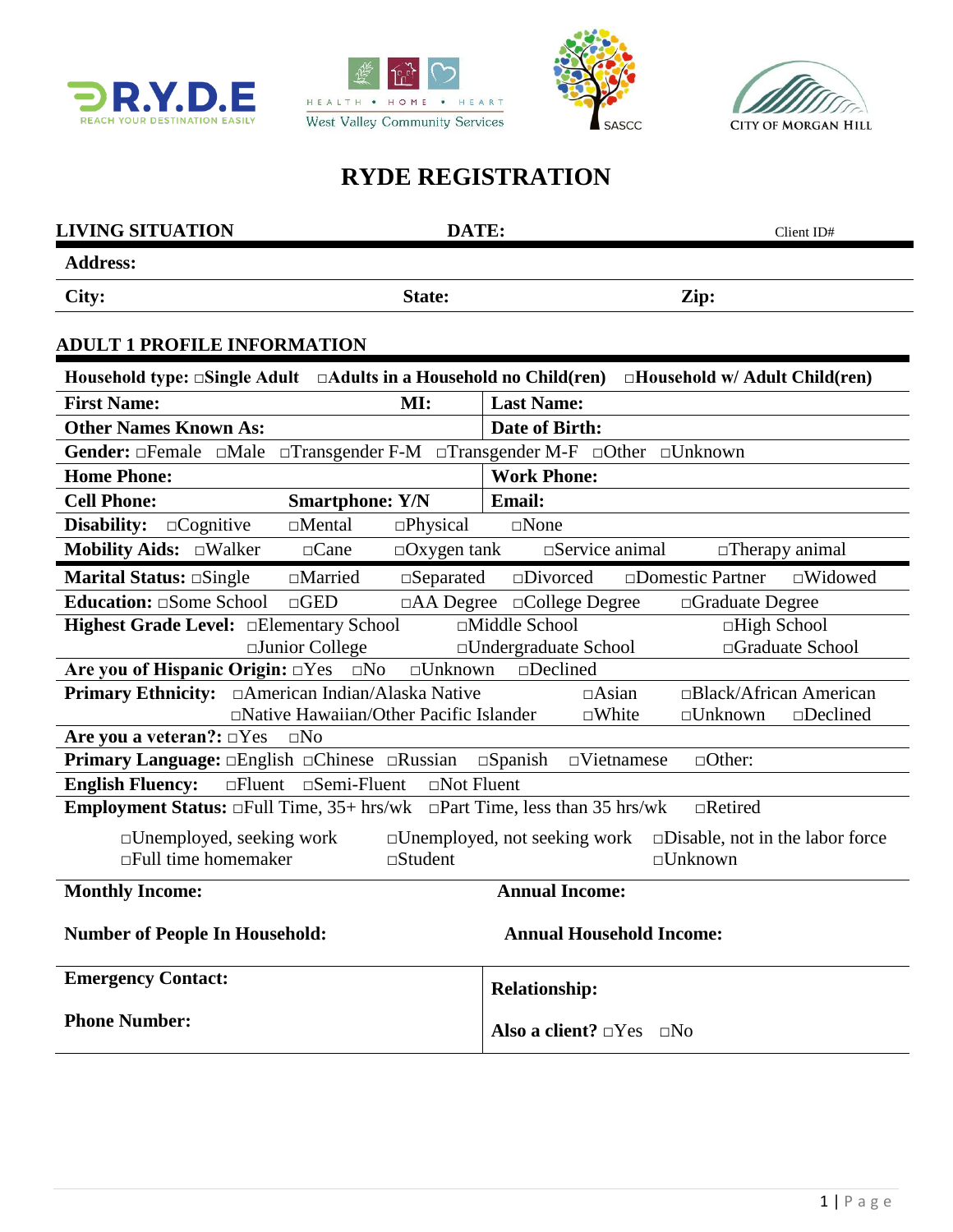







#### **Client ID#**

SASCC , WVCS, and the City of Morgan Hill are committed to treating you with dignity and respect. It is our goal to provide equal treatment to all seeking our services. We ask that you treat our staff and volunteers in the same manner. We reserve the right to refuse service to anyone unable to comply. Please read and sign the following:

SASCC , WVCS, or the City of Morgan Hill may ask for verification of the information I provide and that this information will allow the program staff to assist me in an effective way. I understand that if I am unwilling to provide the necessary paperwork and/or am unable to verify my need, SASCC, WVCS or the City of Morgan Hill may not be able to provide me with assistance.

All information I provide is true and accurate.

All information between SASCC, WVCS, or the City of Morgan Hill and me is held strictly confidential unless:

- 1. I authorize a release of information with a signature;
- 2. SASCC, WVCS and/or the City of Morgan Hill is ordered by court to release information;
- 3. I present a danger to myself or others;
- 4. Child & adult abuse/neglect are suspected;

In the latter two cases, SASCC, WVCS, and the City of Morgan Hill staff is required by law to inform potential victims and legal authorities so that protective measures can be taken.

Print Name of Adult 1 Signature of Adult 1 Date

#### $\mathcal{L}_\mathcal{L} = \mathcal{L}_\mathcal{L} = \mathcal{L}_\mathcal{L} = \mathcal{L}_\mathcal{L} = \mathcal{L}_\mathcal{L} = \mathcal{L}_\mathcal{L} = \mathcal{L}_\mathcal{L} = \mathcal{L}_\mathcal{L} = \mathcal{L}_\mathcal{L} = \mathcal{L}_\mathcal{L} = \mathcal{L}_\mathcal{L} = \mathcal{L}_\mathcal{L} = \mathcal{L}_\mathcal{L} = \mathcal{L}_\mathcal{L} = \mathcal{L}_\mathcal{L} = \mathcal{L}_\mathcal{L} = \mathcal{L}_\mathcal{L}$  **Waiver of Liability - Hold Harmless Agreement**

In consideration for receiving services provided by **Saratoga Area Senior Coordinating Council (SASCC), West Valley Community Services (WVCS)**, **or the City of Morgan Hill** including, but not limited to access to the Food Pantry, I hereby release, waive, discharge and covenant not to sue SASCC, WVCS, and/or the City of Morgan Hill, its officers, servants, agents and employees (hereinafter referred to as "releases") from any and all liability, claims, demands, actions and causes of action whatsoever arising out of or relating to any loss, damage or injury, including death, that may be sustained by me, or to any property belonging to me, whether caused by the negligence of the releases, any third party, or otherwise.

I hereby acknowledge that the Senior Transportation Pilot Program (RYDE) is a service provided by SASCC, WVCS, and the City of Morgan Hill and funded by Santa Clara County. I hereby waive the right to make any claims against Santa Clara County, WVCS, SASCC, and/or the City of Morgan Hill, or their official, employees, and volunteers for any injuries, damages, charges or expenses, including attorney's fees which might be sustained as a result of my participation in this program. I also acknowledge that WVCS, SASCC, and the City of Morgan Hill reserve the right to refuse transportation service.

I am fully aware of risks and hazards connected with being on the premises and receiving services, including food from the Food Pantry and /or Senior Transportation Program service (RYDE), and I am fully aware that there may be risks and hazards unknown to me connected with being on the premises and receiving services, and I hereby elect to voluntarily participate in receiving services provided by SASCC,WVCS, and/or the City of Morgan Hill its officers, servants, agents and employees, to enter upon the above named premises and engage in activities knowing that conditions may be hazardous, or may become hazardous or dangerous to me and my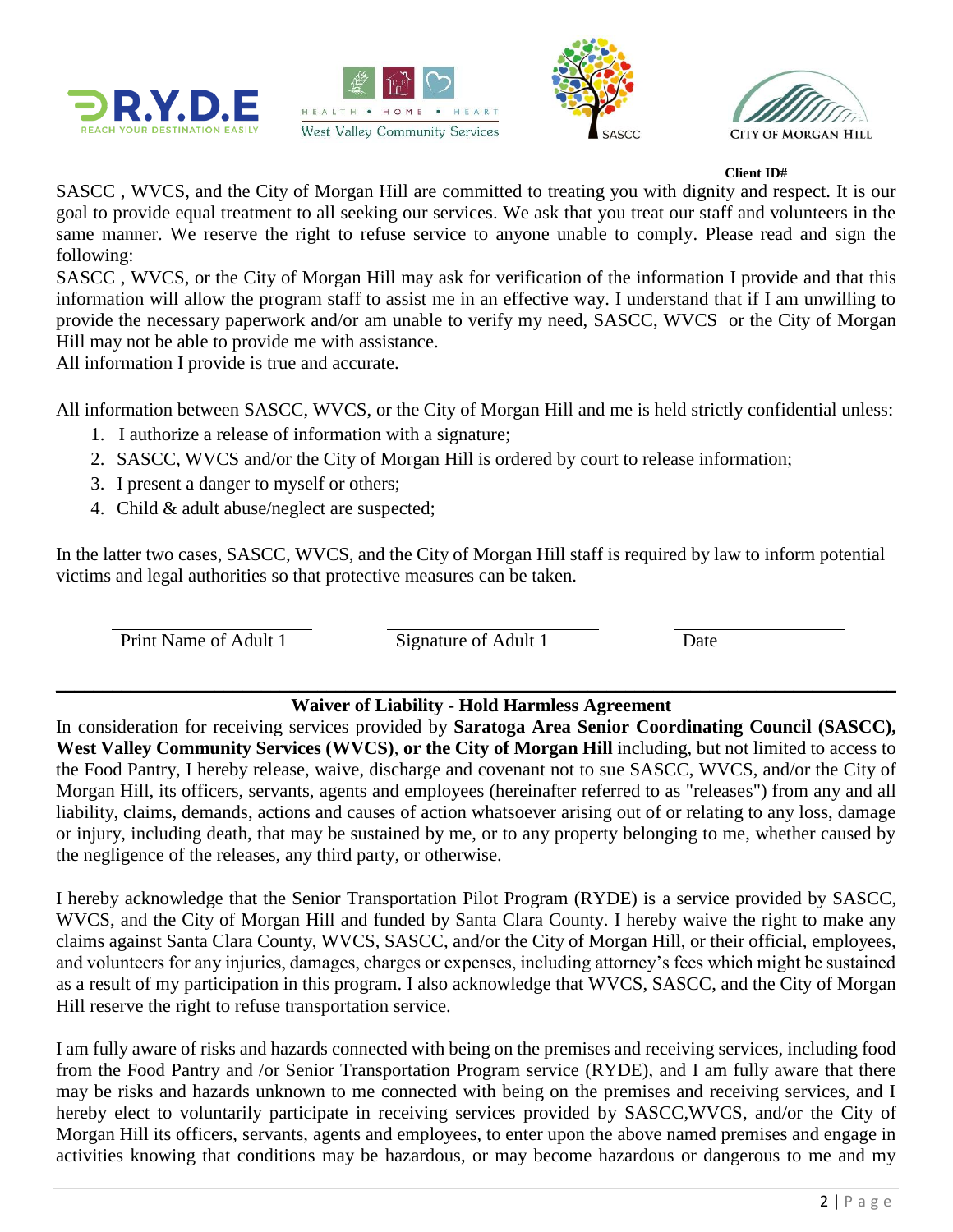







property. I voluntarily assume full responsibility for any risks of loss, property damage or personal injury, including death, that may be sustained by me, or any loss or damage to property owned by me, as a result of receiving services from SASCC, WVCS, or the City of Morgan Hill whether caused by the negligence of releases or otherwise.

I agree and acknowledge that (i) intend these consequences even as to claims for damages that may exist as of the date of this release but which I do not know exist, and which, if known, would materially affect my decision to execute this release, regardless of my lack of knowledge is the result of ignorance, oversight, error, negligence or any other cause, and (ii) this release is a material term and condition precedent for my employment/services with SASCC, WVCS, or the City of Morgan Hill.

I further hereby agree to indemnify and save and hold harmless the releases and each of them, from any loss, liability, damage or costs they may incur, whether caused by the negligence of any or all of the releases, or otherwise.

I authorize SASCC, WVCS, and/or the City of Morgan Hill to use and disclose my protected "passenger information" to County for the purposes of program oversight. "Passenger information" shall be defined as follows: income verification; customer feedback forms; trip information, including pickup and destination information; and all other information SASCC, WVCS, or the City of Morgan Hill have gathered within scope of RYDE.

□ I hereby grant the West Valley Community Services (WVCS) Saratoga Area Senior Coordinating Council **(**SASCC), and the City of Morgan Hill permission to use my likeness in a photograph, video, or other digital media ("photo") in any and all of its publications, including web-based publications, without payment or other consideration. I understand and agree that all photos will become the property of WVCS, SASCC, and/or the City of Morgan Hill and will not be returned.

I hereby irrevocably authorize WVCS, SASCC, or the City of Morgan Hill to edit, alter, copy, exhibit, publish, or distribute these photos for any lawful purpose. In addition, I waive any right to inspect or approve the finished product wherein my likeness appears. Additionally, I waive any right to royalties or other compensation arising or related to the use of the photo.

It is my express intent that this Release shall bind the members of my family and spouse, if I am alive, and my heirs, assigns and personal representative, if I am deceased, and shall be deemed as a Release, Waiver, Discharge and Covenant Not to Sue the above named releases.

In signing this release, I acknowledge and represent that:

- 1. I have read the foregoing release, understand it, and sign it voluntarily as my own free act and deed;
- 2. No oral representation, statements or inducements, apart from the foregoing written agreement, have been made;
- 3. I am at least eighteen (18) years of age and fully competent; and
- 4. I execute this Release for full, adequate and complete consideration fully intending to be bound by same.

Participant signature:

Name Printed: Date: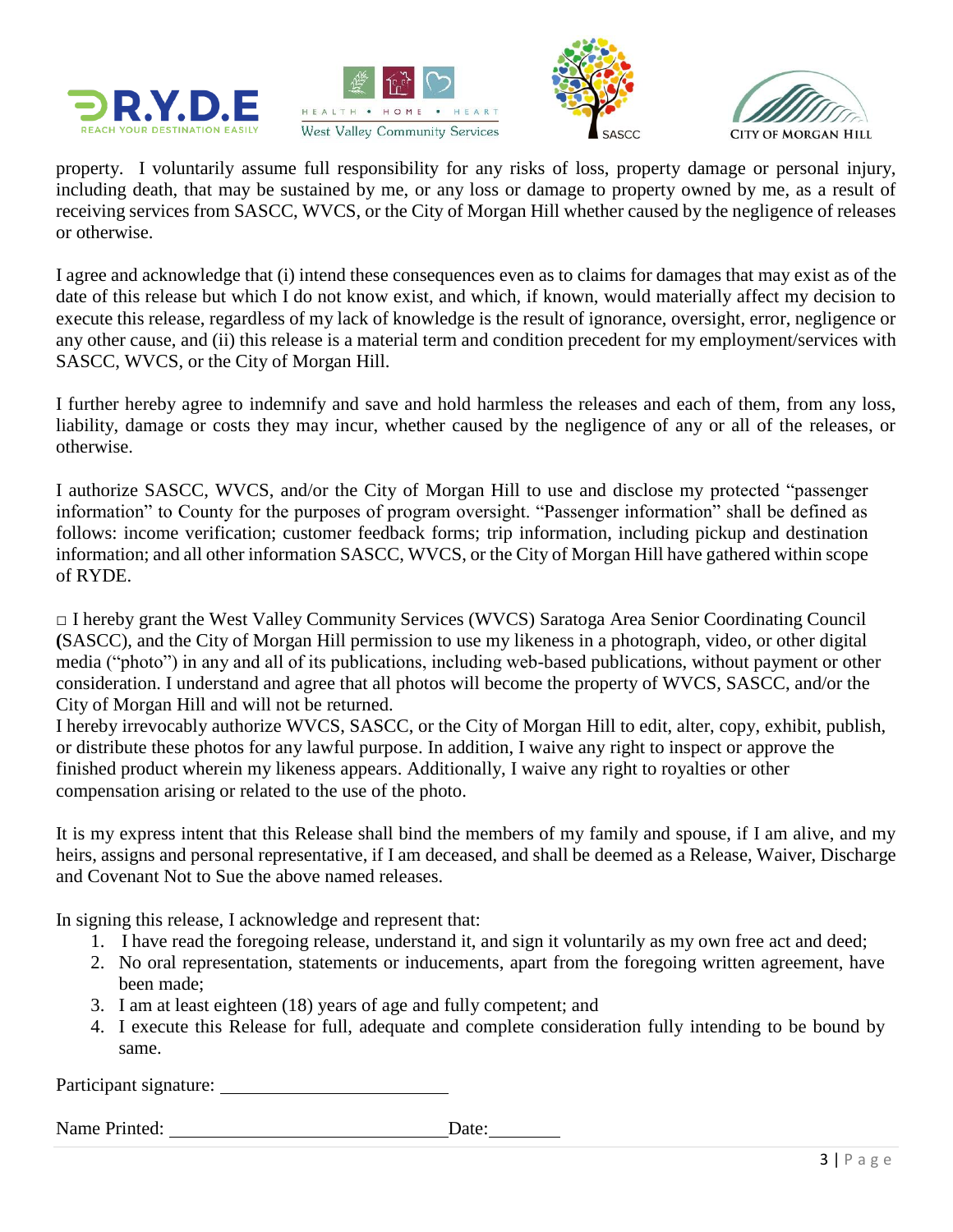







Client ID #:

#### **Household Income Verification Form**

### *Client Information*

Client Name Phone #:

*Household Income Sources*

#### **Please read all instructions on this form prior to filling it out.**

If the client is a dependent, please list the income source and amounts of income for all family members in household (including the client). If a family member does not contribute to the household income, please indicate zero in the amount field.

| Household   |                     | <b>Frequency</b> |        |                |        |
|-------------|---------------------|------------------|--------|----------------|--------|
| <b>Name</b> | <b>Relationship</b> | <b>Amount</b>    | Weekly | <b>Monthly</b> | Yearly |
|             | Client              |                  |        |                |        |
|             |                     |                  |        |                |        |
|             |                     |                  |        |                |        |
|             |                     |                  |        |                |        |

**Include the following types of income,** and any others not listed here, to depict the combined income of household.

- 
- $\Box$  1. Wages  $\Box$  5. Alimony  $\Box$  8. Pension
- □ 2. Rental Property Income □ 6. SSI □ 9. Workers Compensation
- -
- □ 3. Unemployment □ 7. SSDI
- □ 4. Other Income (Please Explain):
	-

*Submission Instructions*

### **Please attach supporting documentation for all income sources mentioned above.**

### **Return completed form and supporting income documents to your RYDE coordinator.**

If this form is submitted incomplete, it will delay the income document review process. If the form or attached documentation is unclear your area coordinator will contact you by phone.

I understand that completion of this form does not guarantee financial or other assistance from WVCS, SASCC, or the City of Morgan Hill. I also understand that this information is subject to verification by WVCS, SASCC, and/or the City of Morgan Hill. I understand that the information presented in this letter is true and correct to the best of my knowledge and belief.

Client Signature: Date: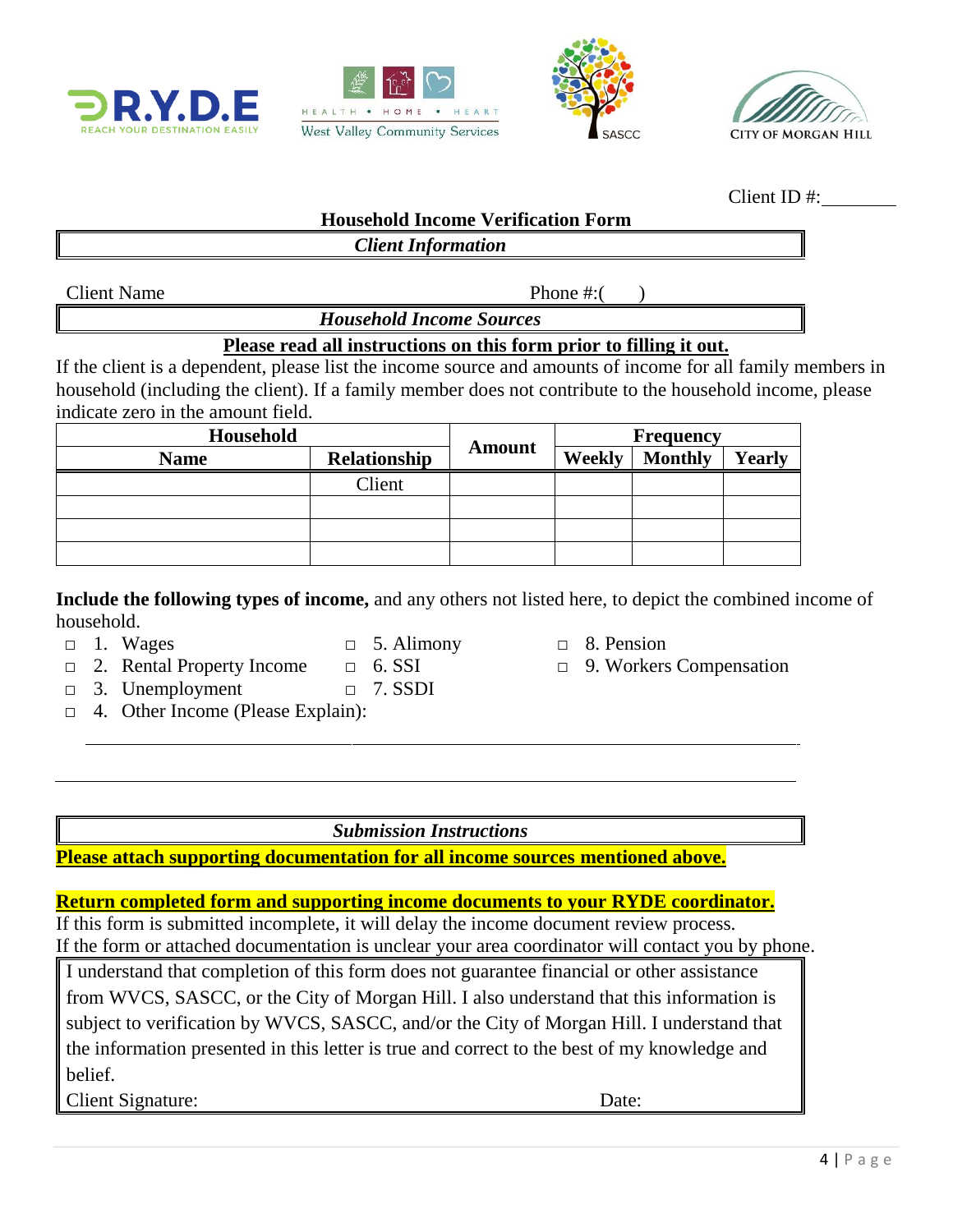







# **Frequent Locations**

**Client ID#:\_\_\_\_\_\_\_\_\_\_\_\_\_\_\_\_**

**Client's Name:\_\_\_\_\_\_\_\_\_\_\_\_\_\_\_\_\_\_\_\_\_\_\_\_\_\_\_\_\_\_\_\_\_\_\_\_\_** 

*\*please give any extra information about your location below the address you have given, such as a preferable entrance, a cross street, or any other notes* 

| Location         | <b>Address</b> | Phone# |
|------------------|----------------|--------|
| 1.               |                |        |
|                  |                |        |
|                  |                |        |
| $\overline{2}$ . |                |        |
|                  |                |        |
|                  |                |        |
| $\overline{3}$ . |                |        |
|                  |                |        |
|                  |                |        |
| 4.               |                |        |
|                  |                |        |
|                  |                |        |
| 5.               |                |        |
|                  |                |        |
|                  |                |        |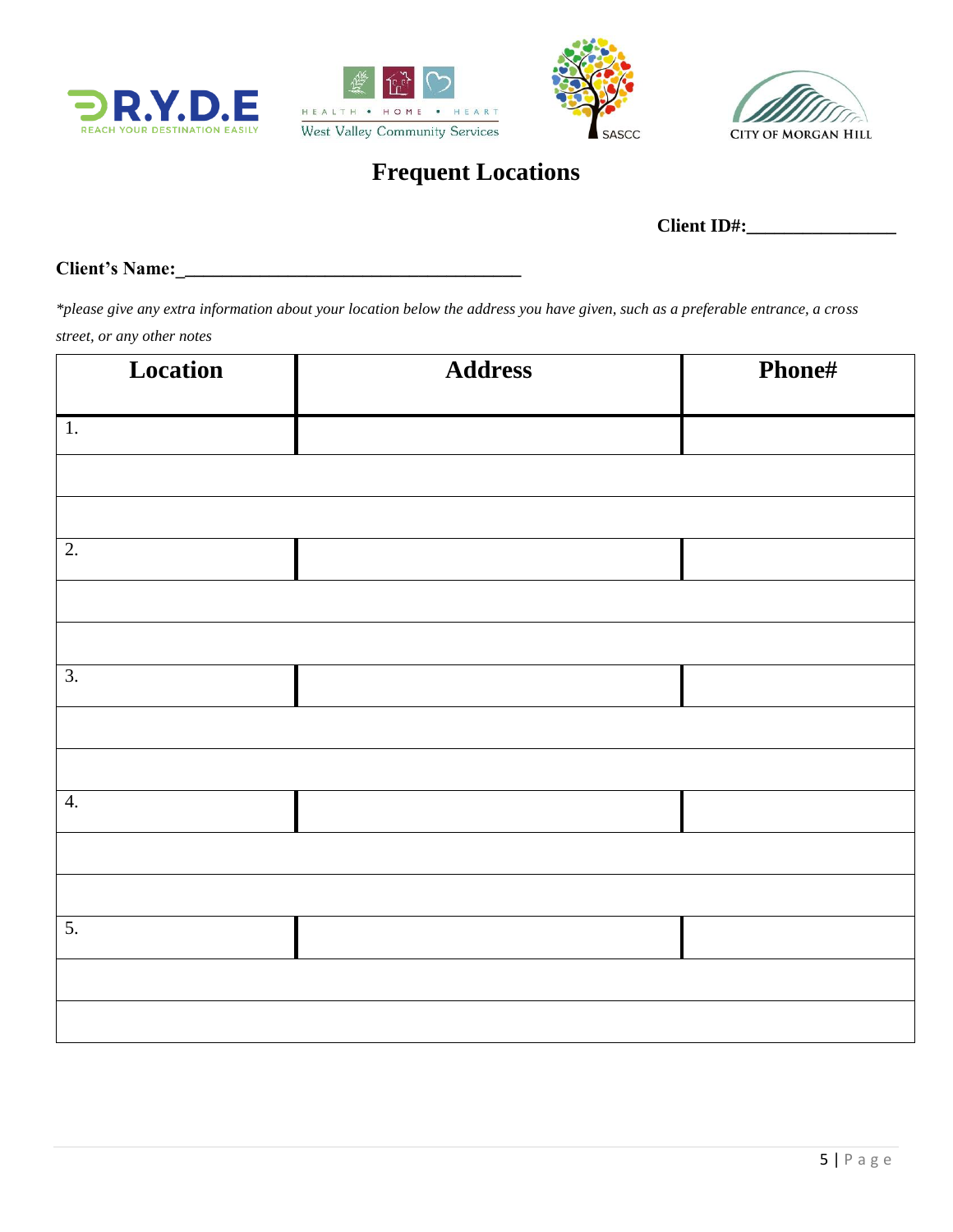





# **Authorized Persons**

An authorized person is anyone who may need to make any changes, financial decisions or schedule a ride for the client.

| <b>Name</b> | Relationship | Phone | Email |
|-------------|--------------|-------|-------|
|             |              |       |       |
|             |              |       |       |
|             |              |       |       |
|             |              |       |       |
|             |              |       |       |
|             |              |       |       |
|             |              |       |       |
|             |              |       |       |
|             |              |       |       |
|             |              |       |       |
|             |              |       |       |
|             |              |       |       |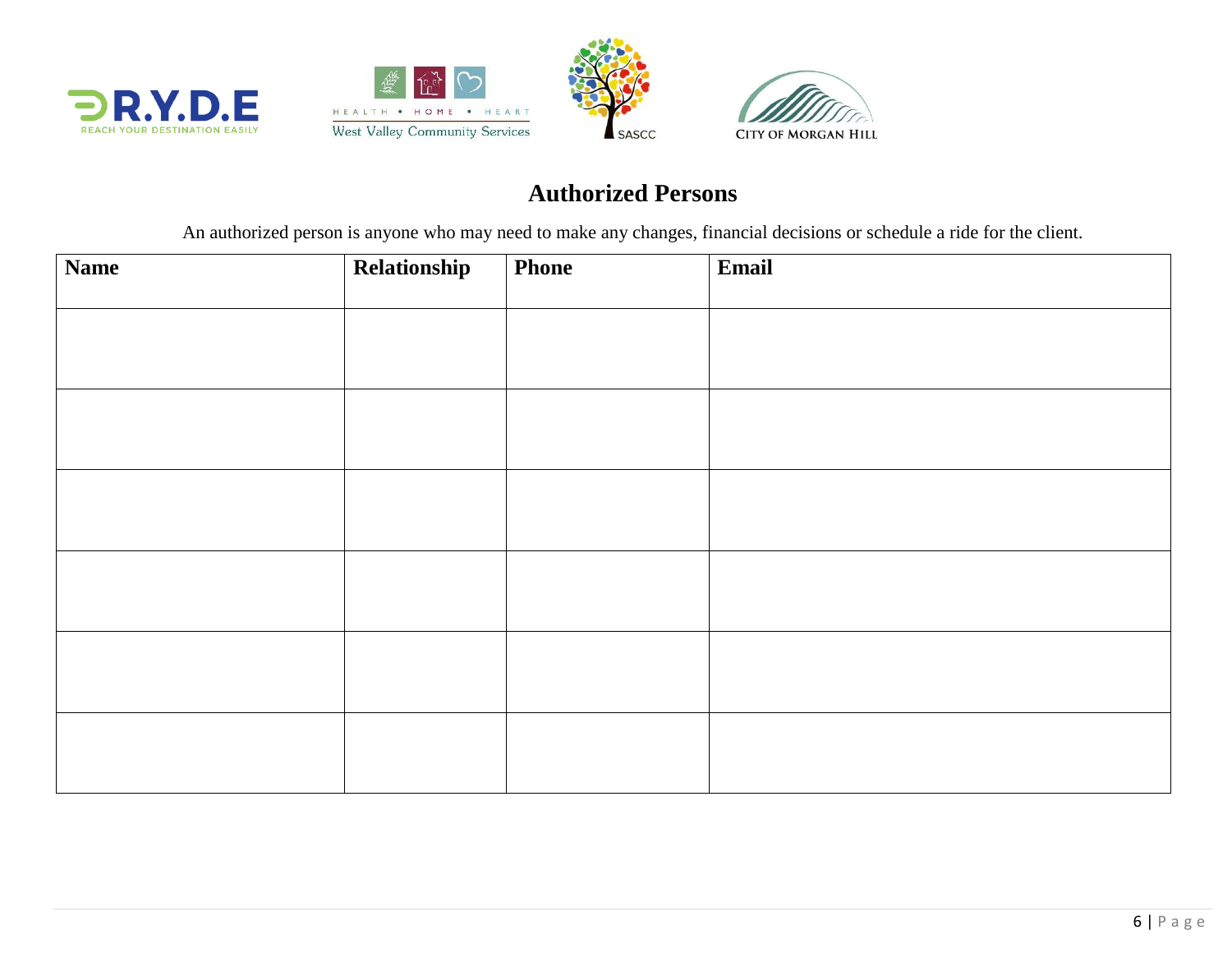







## **Please complete pages 1-5 and mail to your area coordinator.**

- Complete page 4 and include supporting documents (SSI letter, Unemployment, 3 paystubs, Retirement, etc.), if page 4 is not completed you will have the base rate for rides.
- You must provide an Emergency Contact. If none is provided we cannot provide you a ride.
- Once all of the completed forms have been received you will receive a letter stating your rate. Before your first ride you will need to make a deposit.
- When you have completed all of the forms please remove pages  $7 \& 8$  (Grievance Procedure) and keep them in your records.

**Sam Sloan RYDE Coordinator – Campbell, Cupertino, San Jose (zip codes: 95129 and 95130) 10104 Vista Drive, Cupertino, CA 95014 (669) 220-0831 RYDEinfo@wvcommunityservices.org www.wvcommunityservices.org**

**Joe Maddox RYDE Coordinator - Saratoga, Los Gatos, Monte Sereno, San Jose (zip codes: 95120 and 95124) PO Box 3033, [Saratoga, CA](https://maps.google.com/?q=19655+Allendale+Ave+Saratoga,+CA+95070&entry=gmail&source=g)  [95070](https://maps.google.com/?q=19655+Allendale+Ave+Saratoga,+CA+95070&entry=gmail&source=g) (408) 892-9739 RYDE@sascc.org www.sascc.org**

**Denise Melroy RYDE Coordinator – Morgan Hill 171 W Edmunson Ave, Morgan Hill, CA 95037 (408) 310-4250 RYDE@mhcrc.com www.mhcrc.com**